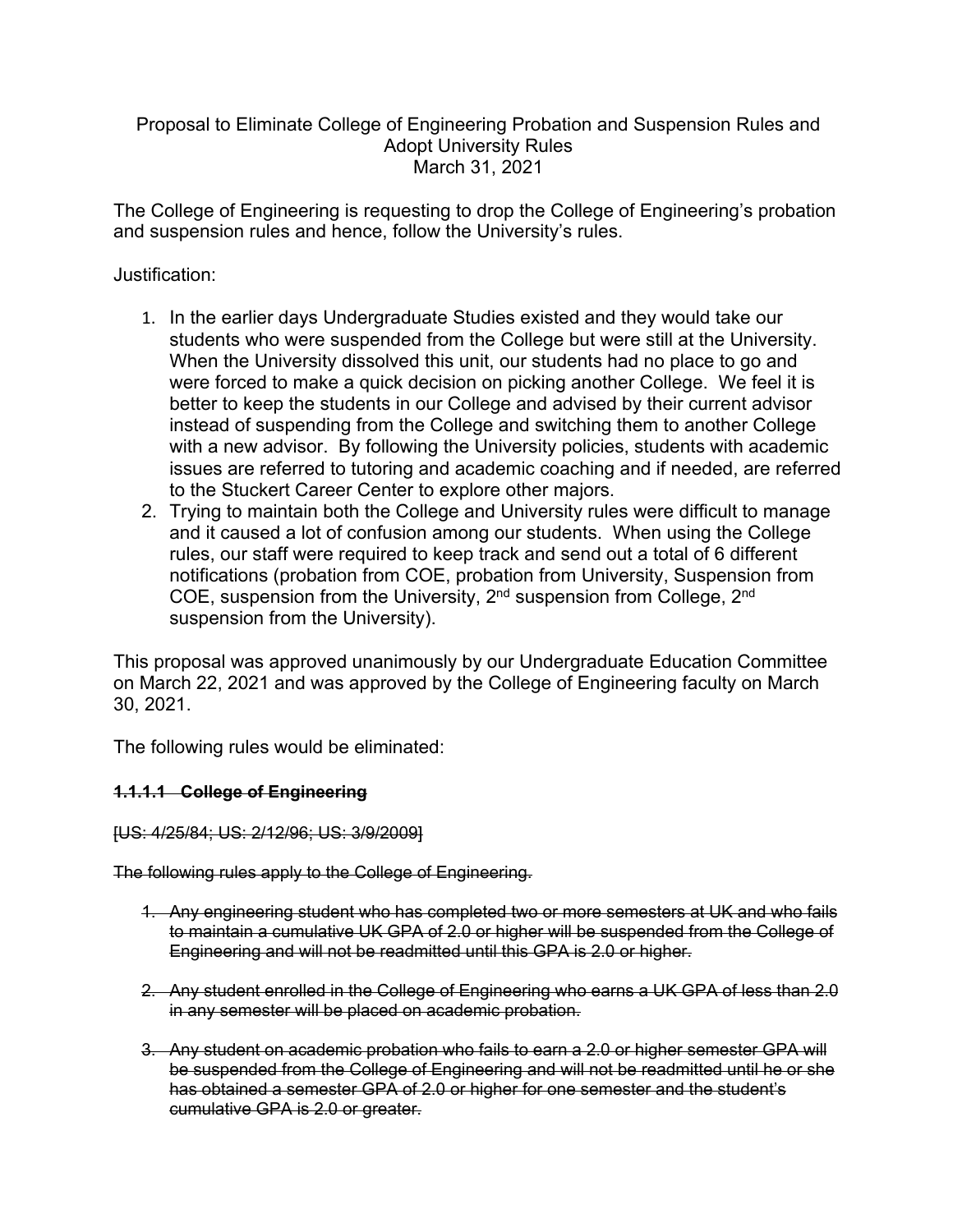4. Students who are suspended twice from the College of Engineering will not be readmitted.

We would adopt the following policies:

## **University Probation and Suspension Rules**

# **1.2. SCHOLASTIC PROBATION, SUSPENSION AND REINSTATEMENT**

#### **1.2.1 POLICIES FOR UNDERGRADUATE STUDENTS**

[US: 3/20/95; US: 4/23/2001]

[Specific colleges and programs may have adopted policies more stringent than the ones here. See SR 10.5.]

#### **1.2.1.1 Academic Probation Policies**

Students are placed on probation if:

- 1. Their cumulative Grade Point Average (GPA) falls below 2.0. Students on probation for this reason who achieve a cumulative 2.0 GPA or higher shall be removed from probation.
- 2. They have two consecutive UK academic terms with term GPAs below 2.0 regardless of their cumulative GPA. Students who achieve a 2.0 or better in the next term and have a cumulative GPA of 2.0 or higher will be removed from probation.

If the student has completed all the academic and procedural requirements for the degree while still maintaining an overall GPA of 2.0 or higher (or the minimum GPA established by a specific college), the degree shall be awarded and the student placed in good standing.

The Summer Session is subject to the same probation and suspension provisions as Spring and Fall.

#### **1.2.1.2 Academic Suspension Policies**

[US: 3/20/95; US: 4/23/2001; US: 4/8/2002]

Students are suspended if:

- 1. They fail to earn a 2.0 term GPA for any term while on probation;
- 2. They have three consecutive UK terms in which their cumulative GPA remains below 2.0; or